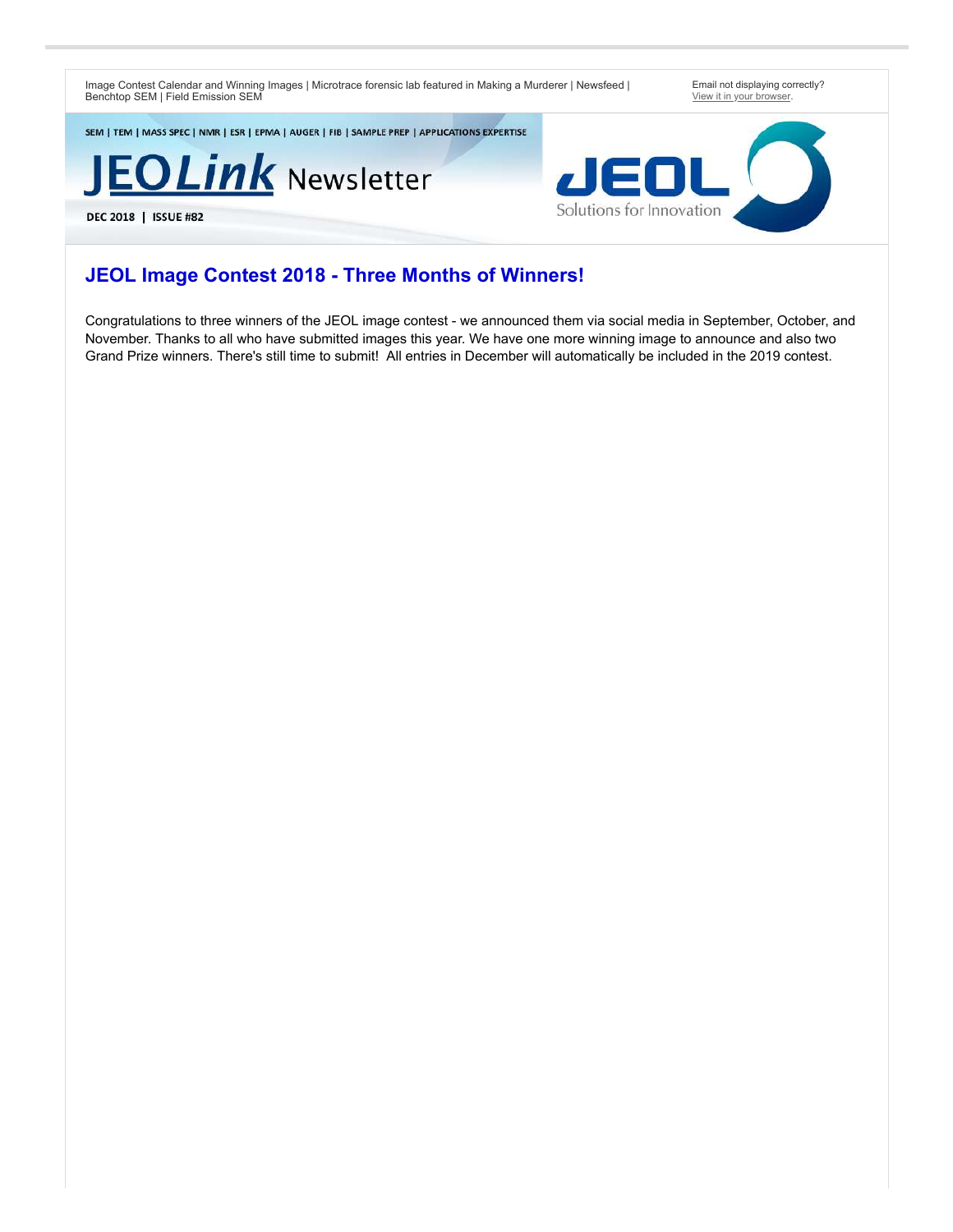





## September 2018 Nano Fireball

Ulugbek Shaislamov, Jeju National University ZnO nanorods grown on the CuO nanosphere. Imaged on JEM-2100F STEM

#### October 2018 **Wildlife of MXenes**

Armin VahidMohammadi, Auburn University (2D) transition metal carbides and nitrides (MXenes) Imaged on a JSM-7000F SEM

### November 2018 **Crystalline Labyrinth**

Harry (Jack) Horner, Iowa State University Looking inside the petiole of water hyacinth (Eicchornia crassipes) at the beautiful partitioned airspace canals and their surrounding cellular connective tissue with protruding calcium oxalate styloids. JEOL 5800 SEM at 15 kV

### **Do you have a great image to share? Enter the JEOL 2018 Microscopy Image Contest! Grand Prize Winners to be announced at the end of 2018.**

**Will you be our next Image Contest Winner - for December? Or a Grand Prize Winner for 2018? Two Grand Prize Winners will be announced at the end of 2018. All entries in December will automatically be included in our 2019 Image Contest.** 

Visit our website for instructions on how to [enter the contest](http://go.jeolusa.com/e/234012/ME-Misc-JEOL-USA-Image-Contest/7vgd2/229013215?h=gr22ZzqvGQWThzxpsJSVXo6aQqw3ugl2k0r3JI-JaFw) and possibly win an Amazon gift certificate and be featured in the next JEOL calendar! [See all the 2018 entries to date here.](http://go.jeolusa.com/e/234012/2ywDGUN/7vgd4/229013215?h=gr22ZzqvGQWThzxpsJSVXo6aQqw3ugl2k0r3JI-JaFw)

**Going to print soon - the 2019 JEOL Image Contest Calendar. [Click here to request yours!](http://go.jeolusa.com/e/234012/l-234012-2017-11-09-38jcd/7vgd6/229013215?h=gr22ZzqvGQWThzxpsJSVXo6aQqw3ugl2k0r3JI-JaFw)**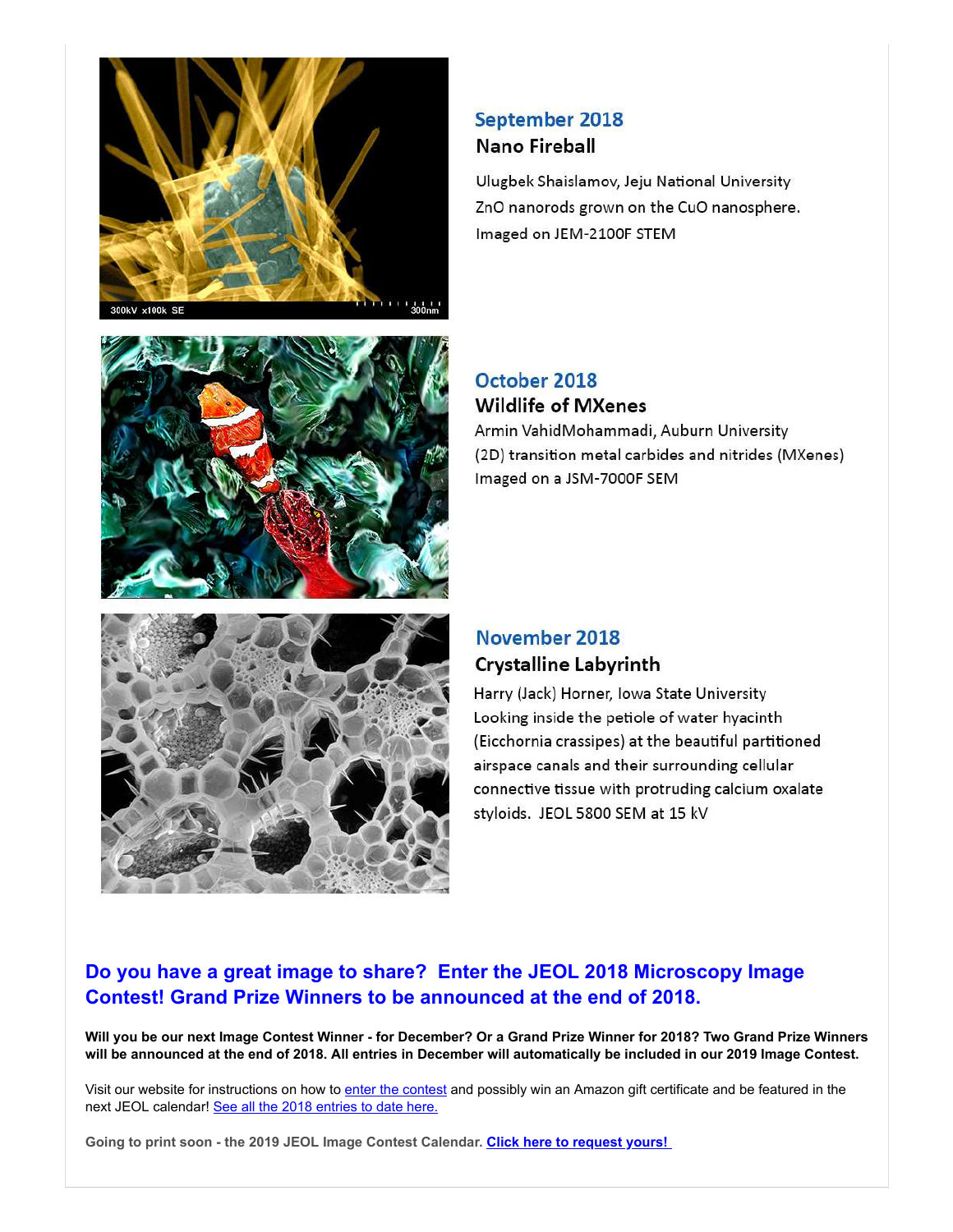# **REALab Feature: Microtrace**



Given the high-profile forensics cases handled by [Microtrace,](http://go.jeolusa.com/e/234012/materials-analyzed-/7vgfx/229013215?h=gr22ZzqvGQWThzxpsJSVXo6aQqw3ugl2k0r3JI-JaFw) the company's father-son team of Skip and Chris Palenik have achieved a kind of celebrity status. But more than accolades, they relish the challenges sent their way and the opportunity to summon their vast expertise to let science determine the answers to the questions posed.

[These questions sometimes put them in the public eye. In the fall of 2018, the second season of the popular Netflix documentary,](http://go.jeolusa.com/e/234012/sented-making-murderer-1203223/7vgdb/229013215?h=gr22ZzqvGQWThzxpsJSVXo6aQqw3ugl2k0r3JI-JaFw) "Making a Murderer," aired on television, showing Chris using a JEOL Field Emission Scanning Electron Microscope. In episode 7, he examined key evidence that might help the defense's case for a mistrial. Could the lead bullet fragment found in the garage of the defendant have passed through the skull of the victim, and were the particles embedded in the bullet fragment actually bone? After six months of waiting for a court order to release it specifically for this purpose, the lawyer watched as the embedded particles in the bullet fragment were carefully examined in situ at Microtrace's lab in Elgin, Illinois. [Read the full story>>>](http://go.jeolusa.com/e/234012/ICATIONS-REALab-Microtrace-LLC/7vgdd/229013215?h=gr22ZzqvGQWThzxpsJSVXo6aQqw3ugl2k0r3JI-JaFw)

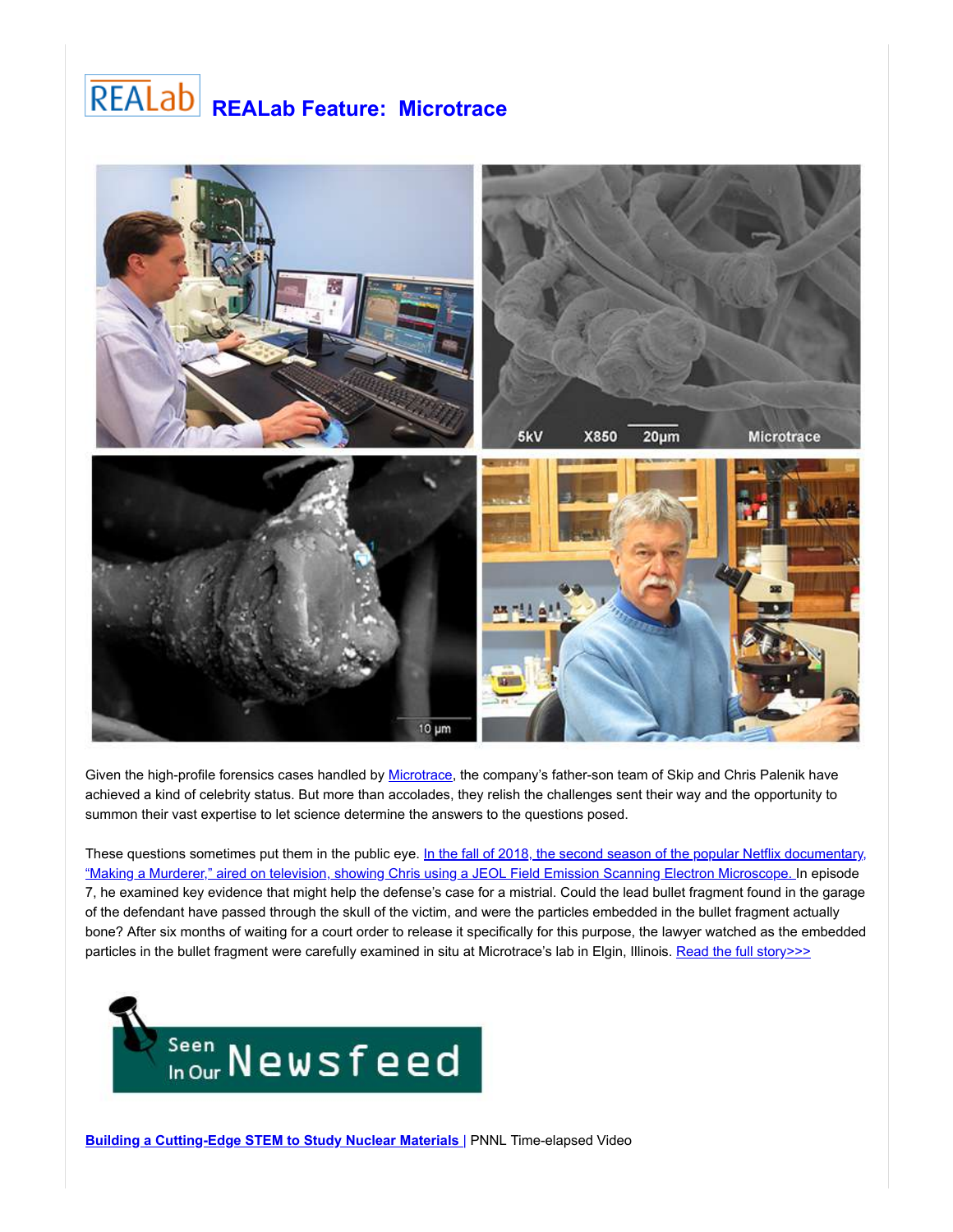**[University of California-Irvine wins National Design-Build Project/Team Award 2018](http://go.jeolusa.com/e/234012/lectron-microscope-facility-2-/7vgdj/229013215?h=gr22ZzqvGQWThzxpsJSVXo6aQqw3ugl2k0r3JI-JaFw)** | Excellence in Design — Engineering | Special Recognition for Transmission Electron Microscope Facility

**[Under the Microscope: Big Possibilities for Human Health](http://go.jeolusa.com/e/234012/UjCjrWMg--W-WTMkqF-A0-facebook/7vgdl/229013215?h=gr22ZzqvGQWThzxpsJSVXo6aQqw3ugl2k0r3JI-JaFw)**

**[Academic-Industry Partnerships Crucial for New Instrumentation](http://go.jeolusa.com/e/234012/cal26EngineeringNewsLatestNews/7vgdn/229013215?h=gr22ZzqvGQWThzxpsJSVXo6aQqw3ugl2k0r3JI-JaFw))**

**[Cutting Edge Electron Microscope Revealed](http://go.jeolusa.com/e/234012/e-electron-microscope-revealed/7vgfz/229013215?h=gr22ZzqvGQWThzxpsJSVXo6aQqw3ugl2k0r3JI-JaFw)** | University of Glasgow at center of vital structural biology research with worldclass **#CryoEM** capability.

**[New Microscopes Will Allow Researchers to See Small and Think Big](http://go.jeolusa.com/e/234012/rchers-see-small-and-think-big/7vgdv/229013215?h=gr22ZzqvGQWThzxpsJSVXo6aQqw3ugl2k0r3JI-JaFw)** | University of Pennsylvania, Singh Center for **Nanotechnology** 

#### **[MRS Fall 2018](http://go.jeolusa.com/e/234012/fall2018/7vgg2/229013215?h=gr22ZzqvGQWThzxpsJSVXo6aQqw3ugl2k0r3JI-JaFw)**

Congratulations to the Science as Art contest winners! Armin VahidMohammadi, Auburn University (shown with Robb Westby of JEOL in our booth) using FE SEM, and Yiheng Chen, The Haverford School using NeoScope Benchtop SEM.







#### **Curious About Benchtop SEMs?**

This video from JEOL Ltd. provides a nice explanation of how the [NeoScope](http://go.jeolusa.com/e/234012/Benchtop-NeoScope-Benchtop-SEM/7vgg4/229013215?h=gr22ZzqvGQWThzxpsJSVXo6aQqw3ugl2k0r3JI-JaFw) SEM works. With magnification up to  $60,000$ X and EDS analysis, it packs a lot in a small package. See just how small and how versatile it is so fun to use, it even has a mascot and a

name. [http://go.jeolusa.com/e/234012/2Nv09s9/7vgdx/229013215?h=gr22ZzqvGQWThzxpsJSVXo6aQqw3ugl2k0r3JI-JaFw](http://go.jeolusa.com/e/234012/4Qd1idgAFATJTLOjokGf7XTH89HFZY/7vgdz/229013215?h=gr22ZzqvGQWThzxpsJSVXo6aQqw3ugl2k0r3JI-JaFw),

**We're Proud of All our Field Emission SEMs can Do!**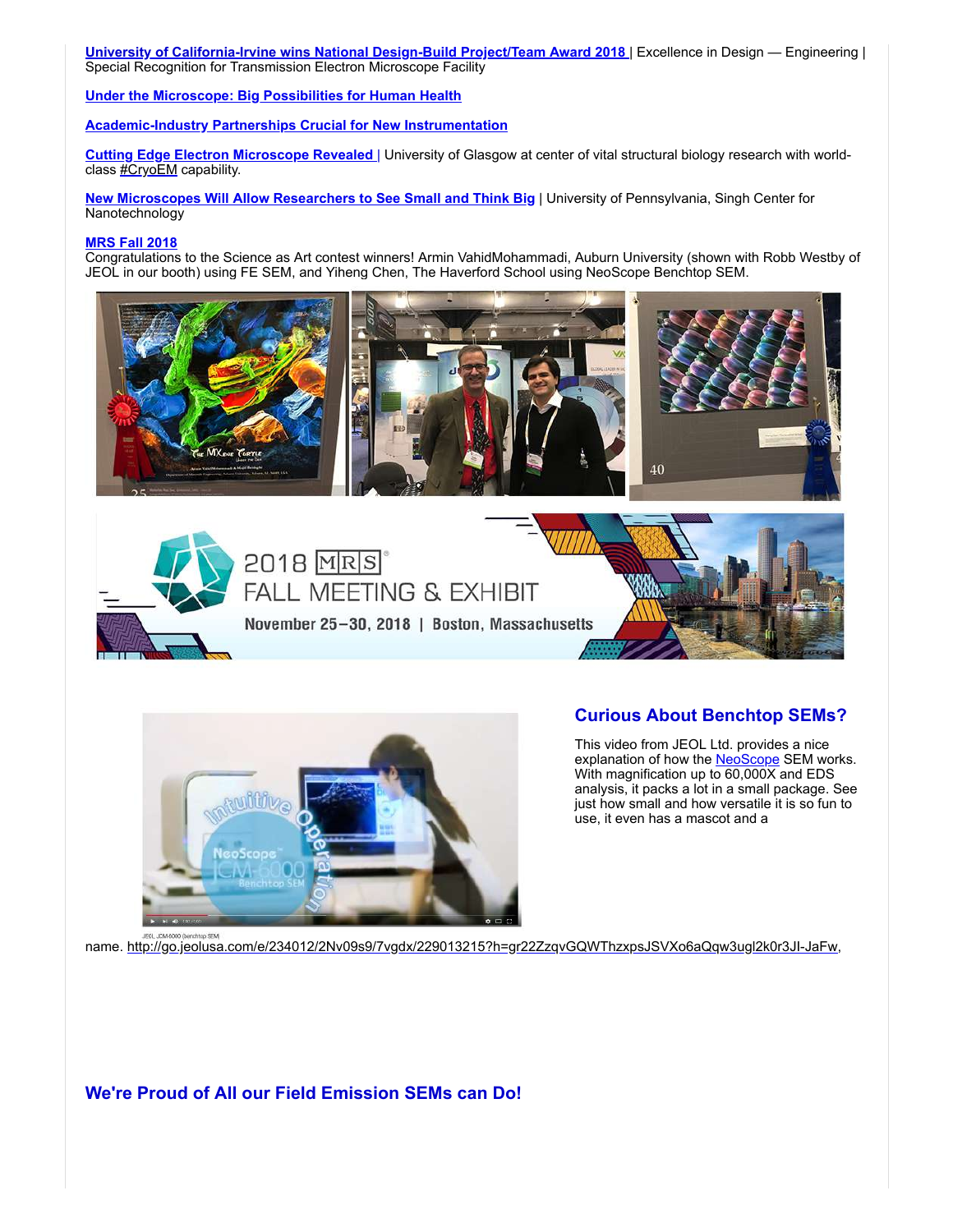